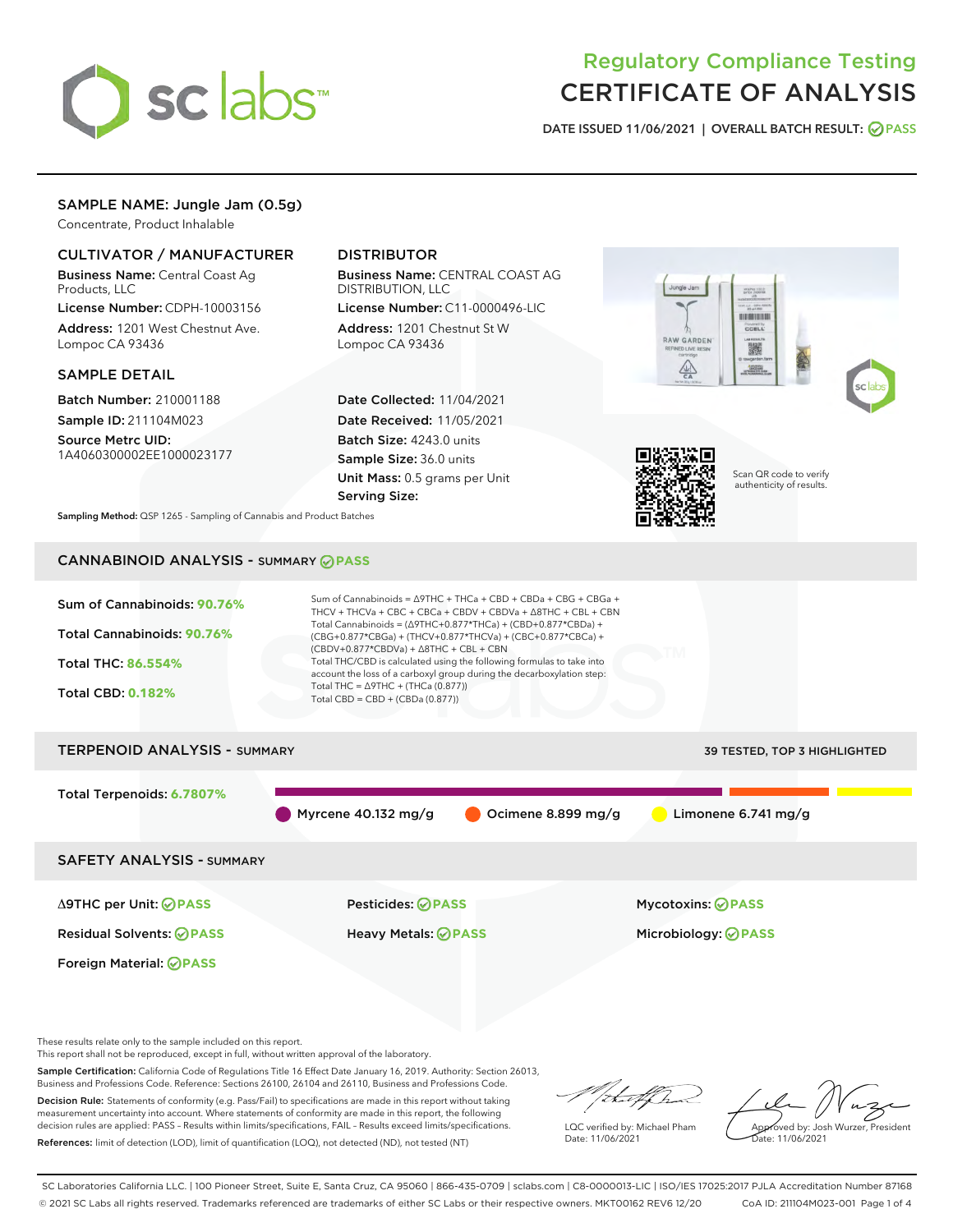



JUNGLE JAM (0.5G) | DATE ISSUED 11/06/2021 | OVERALL BATCH RESULT:  $\bigcirc$  PASS

#### CANNABINOID TEST RESULTS - 11/06/2021 2 PASS

Tested by high-performance liquid chromatography with diode-array detection (HPLC-DAD). **Method:** QSP 1157 - Analysis of Cannabinoids by HPLC-DAD

#### TOTAL CANNABINOIDS: **90.76%**

Total Cannabinoids (Total THC) + (Total CBD) + (Total CBG) + (Total THCV) + (Total CBC) + (Total CBDV) + ∆8THC + CBL + CBN

TOTAL THC: **86.554%** Total THC (∆9THC+0.877\*THCa)

TOTAL CBD: **0.182%**

Total CBD (CBD+0.877\*CBDa)

TOTAL CBG: 3.449% Total CBG (CBG+0.877\*CBGa)

TOTAL THCV: 0.42% Total THCV (THCV+0.877\*THCVa)

TOTAL CBC: ND Total CBC (CBC+0.877\*CBCa)

TOTAL CBDV: ND Total CBDV (CBDV+0.877\*CBDVa)

| <b>COMPOUND</b>  | LOD/LOQ<br>(mg/g)          | <b>MEASUREMENT</b><br><b>UNCERTAINTY</b><br>(mg/g) | <b>RESULT</b><br>(mg/g) | <b>RESULT</b><br>(%) |
|------------------|----------------------------|----------------------------------------------------|-------------------------|----------------------|
| <b>A9THC</b>     | 0.06/0.26                  | ±29.775                                            | 865.54                  | 86.554               |
| <b>CBG</b>       | 0.06/0.19                  | ±1.359                                             | 34.49                   | 3.449                |
| <b>THCV</b>      | 0.1/0.2                    | ±0.21                                              | 4.2                     | 0.42                 |
| <b>CBD</b>       | 0.07/0.29                  | ±0.084                                             | 1.82                    | 0.182                |
| <b>CBN</b>       | 0.1/0.3                    | ±0.10                                              | 1.5                     | 0.15                 |
| $\triangle$ 8THC | 0.1/0.4                    | N/A                                                | <b>ND</b>               | <b>ND</b>            |
| <b>THCa</b>      | 0.05/0.14                  | N/A                                                | <b>ND</b>               | <b>ND</b>            |
| <b>THCVa</b>     | 0.07/0.20                  | N/A                                                | <b>ND</b>               | <b>ND</b>            |
| <b>CBDa</b>      | 0.02/0.19                  | N/A                                                | <b>ND</b>               | <b>ND</b>            |
| <b>CBDV</b>      | 0.04/0.15                  | N/A                                                | <b>ND</b>               | <b>ND</b>            |
| <b>CBDVa</b>     | 0.03/0.53                  | N/A                                                | <b>ND</b>               | <b>ND</b>            |
| <b>CBGa</b>      | 0.1/0.2                    | N/A                                                | <b>ND</b>               | <b>ND</b>            |
| <b>CBL</b>       | 0.06 / 0.24                | N/A                                                | <b>ND</b>               | <b>ND</b>            |
| <b>CBC</b>       | 0.2 / 0.5                  | N/A                                                | <b>ND</b>               | <b>ND</b>            |
| <b>CBCa</b>      | 0.07/0.28                  | N/A                                                | <b>ND</b>               | <b>ND</b>            |
|                  | <b>SUM OF CANNABINOIDS</b> |                                                    | 907.6 mg/g              | 90.76%               |

#### **UNIT MASS: 0.5 grams per Unit**

| ∆9THC per Unit                         | 1120 per-package limit | 432.77 mg/unit | <b>PASS</b> |
|----------------------------------------|------------------------|----------------|-------------|
| <b>Total THC per Unit</b>              |                        | 432.77 mg/unit |             |
| <b>CBD</b> per Unit                    |                        | $0.91$ mg/unit |             |
| <b>Total CBD per Unit</b>              |                        | $0.91$ mg/unit |             |
| <b>Sum of Cannabinoids</b><br>per Unit |                        | 453.8 mg/unit  |             |
| <b>Total Cannabinoids</b><br>per Unit  |                        | 453.8 mg/unit  |             |

| <b>COMPOUND</b>         | LOD/LOQ<br>(mg/g) | EASUREM<br><b>UNCERTAINTY</b><br>(mg/g) | <b>RESULT</b><br>(mg/g)                         | <b>RESULT</b><br>$(\%)$ |
|-------------------------|-------------------|-----------------------------------------|-------------------------------------------------|-------------------------|
| <b>Myrcene</b>          | 0.008 / 0.025     | ±0.5177                                 | 40.132                                          | 4.0132                  |
| Ocimene                 | 0.011 / 0.038     | ±0.2857                                 | 8.899                                           | 0.8899                  |
| Limonene                | 0.005 / 0.016     | ±0.0964                                 | 6.741                                           | 0.6741                  |
| $\beta$ Caryophyllene   | 0.004 / 0.012     | ±0.1201                                 | 3.374                                           | 0.3374                  |
| $\alpha$ Pinene         | 0.005 / 0.017     | ±0.0227                                 | 2.639                                           | 0.2639                  |
| $\beta$ Pinene          | 0.004 / 0.014     | ±0.0217                                 | 1.884                                           | 0.1884                  |
| Linalool                | 0.009 / 0.032     | ±0.0354                                 | 0.931                                           | 0.0931                  |
| $\alpha$ Humulene       | 0.009/0.029       | ±0.0285                                 | 0.888                                           | 0.0888                  |
| <b>Terpineol</b>        | 0.016 / 0.055     | ±0.0402                                 | 0.655                                           | 0.0655                  |
| trans-ß-Farnesene       | 0.008 / 0.025     | ±0.0185                                 | 0.520                                           | 0.0520                  |
| Fenchol                 | 0.010 / 0.034     | ±0.0114                                 | 0.294                                           | 0.0294                  |
| Valencene               | 0.009 / 0.030     | ±0.0115                                 | 0.167                                           | 0.0167                  |
| Camphene                | 0.005 / 0.015     | ±0.0017                                 | 0.146                                           | 0.0146                  |
| Terpinolene             | 0.008 / 0.026     | ±0.0023                                 | 0.114                                           | 0.0114                  |
| Nerolidol               | 0.009 / 0.028     | ±0.0069                                 | 0.109                                           | 0.0109                  |
| <b>Borneol</b>          | 0.005 / 0.016     | ±0.0033                                 | 0.078                                           | 0.0078                  |
| Citronellol             | 0.003 / 0.010     | ±0.0032                                 | 0.066                                           | 0.0066                  |
| $\alpha$ Bisabolol      | 0.008 / 0.026     | ±0.0033                                 | 0.061                                           | 0.0061                  |
| Guaiol                  | 0.009 / 0.030     | ±0.0023                                 | 0.049                                           | 0.0049                  |
| Fenchone                | 0.009 / 0.028     | ±0.0012                                 | 0.042                                           | 0.0042                  |
| Sabinene                | 0.004 / 0.014     | ±0.0002                                 | 0.018                                           | 0.0018                  |
| $\alpha$ Terpinene      | 0.005 / 0.017     | N/A                                     | <loq< th=""><th><loq< th=""></loq<></th></loq<> | <loq< th=""></loq<>     |
| $\gamma$ Terpinene      | 0.006 / 0.018     | N/A                                     | <loq< th=""><th><loq< th=""></loq<></th></loq<> | <loq< th=""></loq<>     |
| Sabinene Hydrate        | 0.006 / 0.022     | N/A                                     | <loq< th=""><th><loq< th=""></loq<></th></loq<> | <loq< th=""></loq<>     |
| Nerol                   | 0.003 / 0.011     | N/A                                     | <loq< th=""><th><loq< th=""></loq<></th></loq<> | <loq< th=""></loq<>     |
| Caryophyllene<br>Oxide  | 0.010 / 0.033     | N/A                                     | <loq< th=""><th><loq< th=""></loq<></th></loq<> | <loq< th=""></loq<>     |
| $\alpha$ Phellandrene   | 0.006 / 0.020     | N/A                                     | <b>ND</b>                                       | <b>ND</b>               |
| 3 Carene                | 0.005 / 0.018     | N/A                                     | <b>ND</b>                                       | ND                      |
| p-Cymene                | 0.005 / 0.016     | N/A                                     | <b>ND</b>                                       | <b>ND</b>               |
| Eucalyptol              | 0.006 / 0.018     | N/A                                     | <b>ND</b>                                       | <b>ND</b>               |
| (-)-Isopulegol          | 0.005 / 0.016     | N/A                                     | ND                                              | ND                      |
| Camphor                 | 0.006 / 0.019     | N/A                                     | ND                                              | ND                      |
| Isoborneol              | 0.004 / 0.012     | N/A                                     | ND                                              | ND                      |
| Menthol                 | 0.008 / 0.025     | N/A                                     | ND                                              | ND                      |
| R-(+)-Pulegone          | 0.003 / 0.011     | N/A                                     | ND                                              | <b>ND</b>               |
| Geraniol                | 0.002 / 0.007     | N/A                                     | <b>ND</b>                                       | ND                      |
| <b>Geranyl Acetate</b>  | 0.004 / 0.014     | N/A                                     | ND                                              | ND                      |
| $\alpha$ Cedrene        | 0.005 / 0.016     | N/A                                     | ND                                              | ND                      |
| Cedrol                  | 0.008 / 0.027     | N/A                                     | <b>ND</b>                                       | ND                      |
| <b>TOTAL TERPENOIDS</b> |                   |                                         | 67.807 mg/g                                     | 6.7807%                 |

SC Laboratories California LLC. | 100 Pioneer Street, Suite E, Santa Cruz, CA 95060 | 866-435-0709 | sclabs.com | C8-0000013-LIC | ISO/IES 17025:2017 PJLA Accreditation Number 87168 © 2021 SC Labs all rights reserved. Trademarks referenced are trademarks of either SC Labs or their respective owners. MKT00162 REV6 12/20 CoA ID: 211104M023-001 Page 2 of 4

## TERPENOID TEST RESULTS - 11/06/2021

Terpene analysis utilizing gas chromatography-flame ionization detection (GC-FID). **Method:** QSP 1192 - Analysis of Terpenoids by GC-FID

MEASUREMENT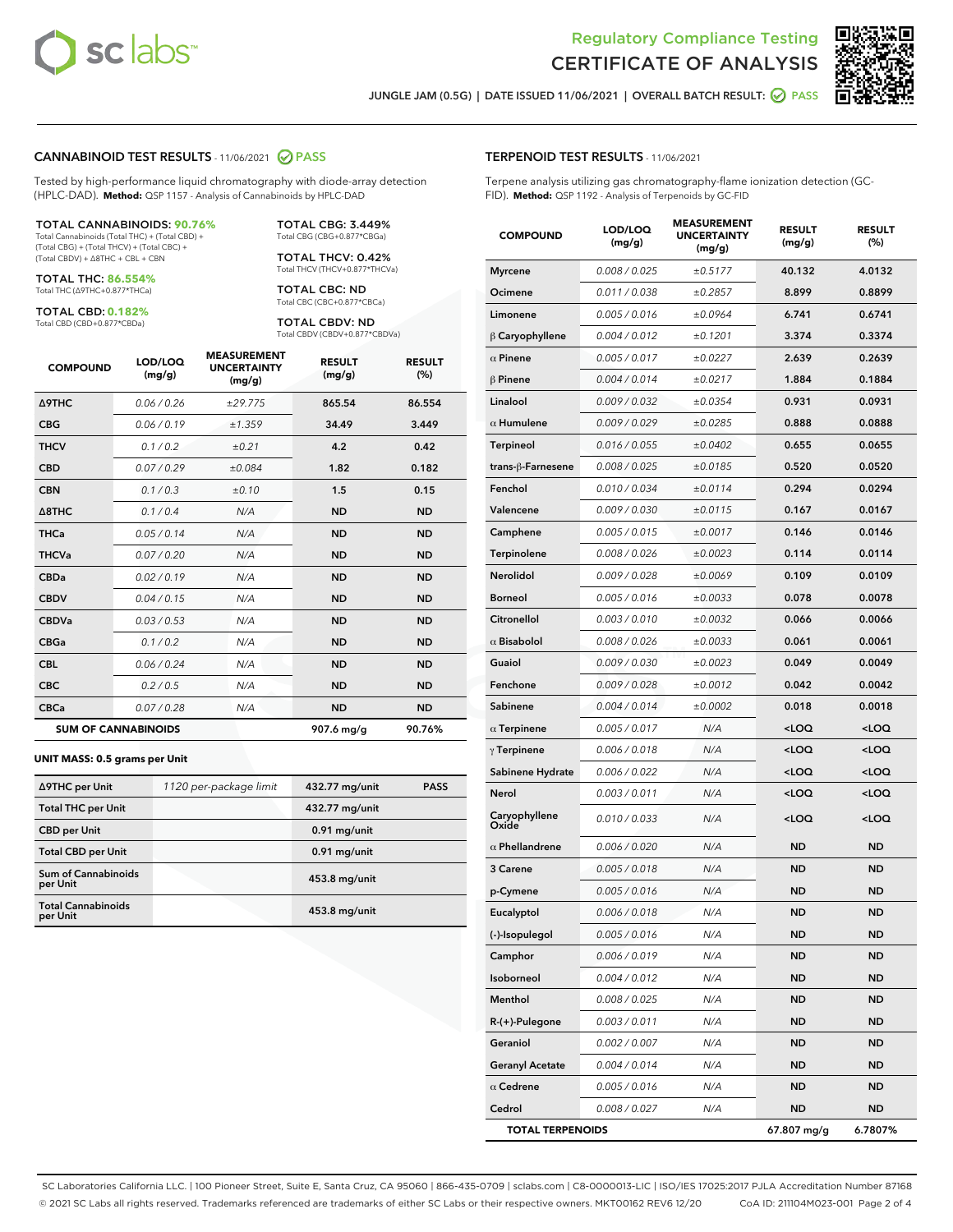



JUNGLE JAM (0.5G) | DATE ISSUED 11/06/2021 | OVERALL BATCH RESULT:  $\bigcirc$  PASS

## CATEGORY 1 PESTICIDE TEST RESULTS - 11/06/2021 2 PASS

Pesticide and plant growth regulator analysis utilizing high-performance liquid chromatography-mass spectrometry (HPLC-MS) or gas chromatography-mass spectrometry (GC-MS). \*GC-MS utilized where indicated. **Method:** QSP 1212 - Analysis of Pesticides and Mycotoxins by LC-MS or QSP 1213 - Analysis of Pesticides by GC-MS

| <b>Aldicarb</b><br>0.03 / 0.08<br><b>ND</b><br>$\ge$ LOD<br>N/A<br><b>PASS</b><br>Carbofuran<br>0.02/0.05<br>$\ge$ LOD<br>N/A<br><b>ND</b><br><b>PASS</b><br>Chlordane*<br>0.03 / 0.08<br><b>ND</b><br>$>$ LOD<br>N/A<br><b>PASS</b><br>0.03/0.10<br><b>ND</b><br><b>PASS</b><br>Chlorfenapyr*<br>$\ge$ LOD<br>N/A<br>0.02 / 0.06<br>N/A<br><b>ND</b><br><b>PASS</b><br>Chlorpyrifos<br>$\ge$ LOD<br>0.02 / 0.07<br>N/A<br><b>ND</b><br><b>PASS</b><br>Coumaphos<br>$>$ LOD<br>Daminozide<br>0.02 / 0.07<br>$\ge$ LOD<br>N/A<br><b>ND</b><br><b>PASS</b><br><b>DDVP</b><br>0.03/0.09<br>$\ge$ LOD<br>N/A<br><b>ND</b><br><b>PASS</b><br>(Dichlorvos)<br>Dimethoate<br><b>ND</b><br><b>PASS</b><br>0.03 / 0.08<br>$>$ LOD<br>N/A<br>0.03/0.10<br>Ethoprop(hos)<br>$\ge$ LOD<br>N/A<br><b>ND</b><br><b>PASS</b><br>0.02 / 0.06<br>$\ge$ LOD<br>N/A<br><b>ND</b><br><b>PASS</b><br>Etofenprox<br>Fenoxycarb<br>0.03 / 0.08<br>$>$ LOD<br>N/A<br><b>ND</b><br><b>PASS</b><br>0.03 / 0.08<br><b>ND</b><br><b>PASS</b><br>Fipronil<br>$\ge$ LOD<br>N/A<br>Imazalil<br>0.02 / 0.06<br>$>$ LOD<br>N/A<br><b>ND</b><br><b>PASS</b><br>0.02 / 0.07<br>Methiocarb<br>N/A<br><b>ND</b><br>$>$ LOD<br><b>PASS</b><br>Methyl<br>0.03/0.10<br>$\ge$ LOD<br>N/A<br><b>ND</b><br><b>PASS</b><br>parathion<br>0.03/0.09<br>$\ge$ LOD<br>N/A<br><b>ND</b><br><b>PASS</b><br><b>Mevinphos</b><br>Paclobutrazol<br>0.02 / 0.05<br>$\ge$ LOD<br>N/A<br><b>ND</b><br><b>PASS</b><br>0.03/0.09<br>N/A<br>$\ge$ LOD<br><b>ND</b><br><b>PASS</b><br>Propoxur<br>0.03 / 0.08<br><b>ND</b><br><b>PASS</b><br>Spiroxamine<br>$\ge$ LOD<br>N/A<br><b>PASS</b><br>Thiacloprid<br>0.03/0.10<br>$\ge$ LOD<br>N/A<br><b>ND</b> | <b>COMPOUND</b> | LOD/LOQ<br>$(\mu g/g)$ | <b>ACTION</b><br>LIMIT<br>$(\mu g/g)$ | <b>MEASUREMENT</b><br><b>UNCERTAINTY</b><br>$(\mu g/g)$ | <b>RESULT</b><br>$(\mu g/g)$ | <b>RESULT</b> |
|----------------------------------------------------------------------------------------------------------------------------------------------------------------------------------------------------------------------------------------------------------------------------------------------------------------------------------------------------------------------------------------------------------------------------------------------------------------------------------------------------------------------------------------------------------------------------------------------------------------------------------------------------------------------------------------------------------------------------------------------------------------------------------------------------------------------------------------------------------------------------------------------------------------------------------------------------------------------------------------------------------------------------------------------------------------------------------------------------------------------------------------------------------------------------------------------------------------------------------------------------------------------------------------------------------------------------------------------------------------------------------------------------------------------------------------------------------------------------------------------------------------------------------------------------------------------------------------------------------------------------------------------------------------------------------------------|-----------------|------------------------|---------------------------------------|---------------------------------------------------------|------------------------------|---------------|
|                                                                                                                                                                                                                                                                                                                                                                                                                                                                                                                                                                                                                                                                                                                                                                                                                                                                                                                                                                                                                                                                                                                                                                                                                                                                                                                                                                                                                                                                                                                                                                                                                                                                                              |                 |                        |                                       |                                                         |                              |               |
|                                                                                                                                                                                                                                                                                                                                                                                                                                                                                                                                                                                                                                                                                                                                                                                                                                                                                                                                                                                                                                                                                                                                                                                                                                                                                                                                                                                                                                                                                                                                                                                                                                                                                              |                 |                        |                                       |                                                         |                              |               |
|                                                                                                                                                                                                                                                                                                                                                                                                                                                                                                                                                                                                                                                                                                                                                                                                                                                                                                                                                                                                                                                                                                                                                                                                                                                                                                                                                                                                                                                                                                                                                                                                                                                                                              |                 |                        |                                       |                                                         |                              |               |
|                                                                                                                                                                                                                                                                                                                                                                                                                                                                                                                                                                                                                                                                                                                                                                                                                                                                                                                                                                                                                                                                                                                                                                                                                                                                                                                                                                                                                                                                                                                                                                                                                                                                                              |                 |                        |                                       |                                                         |                              |               |
|                                                                                                                                                                                                                                                                                                                                                                                                                                                                                                                                                                                                                                                                                                                                                                                                                                                                                                                                                                                                                                                                                                                                                                                                                                                                                                                                                                                                                                                                                                                                                                                                                                                                                              |                 |                        |                                       |                                                         |                              |               |
|                                                                                                                                                                                                                                                                                                                                                                                                                                                                                                                                                                                                                                                                                                                                                                                                                                                                                                                                                                                                                                                                                                                                                                                                                                                                                                                                                                                                                                                                                                                                                                                                                                                                                              |                 |                        |                                       |                                                         |                              |               |
|                                                                                                                                                                                                                                                                                                                                                                                                                                                                                                                                                                                                                                                                                                                                                                                                                                                                                                                                                                                                                                                                                                                                                                                                                                                                                                                                                                                                                                                                                                                                                                                                                                                                                              |                 |                        |                                       |                                                         |                              |               |
|                                                                                                                                                                                                                                                                                                                                                                                                                                                                                                                                                                                                                                                                                                                                                                                                                                                                                                                                                                                                                                                                                                                                                                                                                                                                                                                                                                                                                                                                                                                                                                                                                                                                                              |                 |                        |                                       |                                                         |                              |               |
|                                                                                                                                                                                                                                                                                                                                                                                                                                                                                                                                                                                                                                                                                                                                                                                                                                                                                                                                                                                                                                                                                                                                                                                                                                                                                                                                                                                                                                                                                                                                                                                                                                                                                              |                 |                        |                                       |                                                         |                              |               |
|                                                                                                                                                                                                                                                                                                                                                                                                                                                                                                                                                                                                                                                                                                                                                                                                                                                                                                                                                                                                                                                                                                                                                                                                                                                                                                                                                                                                                                                                                                                                                                                                                                                                                              |                 |                        |                                       |                                                         |                              |               |
|                                                                                                                                                                                                                                                                                                                                                                                                                                                                                                                                                                                                                                                                                                                                                                                                                                                                                                                                                                                                                                                                                                                                                                                                                                                                                                                                                                                                                                                                                                                                                                                                                                                                                              |                 |                        |                                       |                                                         |                              |               |
|                                                                                                                                                                                                                                                                                                                                                                                                                                                                                                                                                                                                                                                                                                                                                                                                                                                                                                                                                                                                                                                                                                                                                                                                                                                                                                                                                                                                                                                                                                                                                                                                                                                                                              |                 |                        |                                       |                                                         |                              |               |
|                                                                                                                                                                                                                                                                                                                                                                                                                                                                                                                                                                                                                                                                                                                                                                                                                                                                                                                                                                                                                                                                                                                                                                                                                                                                                                                                                                                                                                                                                                                                                                                                                                                                                              |                 |                        |                                       |                                                         |                              |               |
|                                                                                                                                                                                                                                                                                                                                                                                                                                                                                                                                                                                                                                                                                                                                                                                                                                                                                                                                                                                                                                                                                                                                                                                                                                                                                                                                                                                                                                                                                                                                                                                                                                                                                              |                 |                        |                                       |                                                         |                              |               |
|                                                                                                                                                                                                                                                                                                                                                                                                                                                                                                                                                                                                                                                                                                                                                                                                                                                                                                                                                                                                                                                                                                                                                                                                                                                                                                                                                                                                                                                                                                                                                                                                                                                                                              |                 |                        |                                       |                                                         |                              |               |
|                                                                                                                                                                                                                                                                                                                                                                                                                                                                                                                                                                                                                                                                                                                                                                                                                                                                                                                                                                                                                                                                                                                                                                                                                                                                                                                                                                                                                                                                                                                                                                                                                                                                                              |                 |                        |                                       |                                                         |                              |               |
|                                                                                                                                                                                                                                                                                                                                                                                                                                                                                                                                                                                                                                                                                                                                                                                                                                                                                                                                                                                                                                                                                                                                                                                                                                                                                                                                                                                                                                                                                                                                                                                                                                                                                              |                 |                        |                                       |                                                         |                              |               |
|                                                                                                                                                                                                                                                                                                                                                                                                                                                                                                                                                                                                                                                                                                                                                                                                                                                                                                                                                                                                                                                                                                                                                                                                                                                                                                                                                                                                                                                                                                                                                                                                                                                                                              |                 |                        |                                       |                                                         |                              |               |
|                                                                                                                                                                                                                                                                                                                                                                                                                                                                                                                                                                                                                                                                                                                                                                                                                                                                                                                                                                                                                                                                                                                                                                                                                                                                                                                                                                                                                                                                                                                                                                                                                                                                                              |                 |                        |                                       |                                                         |                              |               |
|                                                                                                                                                                                                                                                                                                                                                                                                                                                                                                                                                                                                                                                                                                                                                                                                                                                                                                                                                                                                                                                                                                                                                                                                                                                                                                                                                                                                                                                                                                                                                                                                                                                                                              |                 |                        |                                       |                                                         |                              |               |
|                                                                                                                                                                                                                                                                                                                                                                                                                                                                                                                                                                                                                                                                                                                                                                                                                                                                                                                                                                                                                                                                                                                                                                                                                                                                                                                                                                                                                                                                                                                                                                                                                                                                                              |                 |                        |                                       |                                                         |                              |               |

#### CATEGORY 2 PESTICIDE TEST RESULTS - 11/06/2021 @ PASS

| <b>COMPOUND</b>          | LOD/LOO<br>$(\mu g/g)$ | <b>ACTION</b><br>LIMIT<br>$(\mu g/g)$ | <b>MEASUREMENT</b><br><b>UNCERTAINTY</b><br>$(\mu g/g)$ | <b>RESULT</b><br>$(\mu g/g)$ | <b>RESULT</b> |  |
|--------------------------|------------------------|---------------------------------------|---------------------------------------------------------|------------------------------|---------------|--|
| Abamectin                | 0.03/0.10              | 0.1                                   | N/A                                                     | <b>ND</b>                    | <b>PASS</b>   |  |
| Acephate                 | 0.02/0.07              | 0.1                                   | N/A                                                     | <b>ND</b>                    | <b>PASS</b>   |  |
| Acequinocyl              | 0.02/0.07              | 0.1                                   | N/A                                                     | <b>ND</b>                    | <b>PASS</b>   |  |
| Acetamiprid              | 0.02/0.05              | 0.1                                   | N/A                                                     | <b>ND</b>                    | <b>PASS</b>   |  |
| Azoxystrobin             | 0.02/0.07              | 0.1                                   | N/A                                                     | <b>ND</b>                    | <b>PASS</b>   |  |
| <b>Bifenazate</b>        | 0.01 / 0.04            | 0.1                                   | N/A                                                     | <b>ND</b>                    | <b>PASS</b>   |  |
| <b>Bifenthrin</b>        | 0.02/0.05              | 3                                     | N/A                                                     | <b>ND</b>                    | <b>PASS</b>   |  |
| <b>Boscalid</b>          | 0.03/0.09              | 0.1                                   | N/A                                                     | <b>ND</b>                    | <b>PASS</b>   |  |
| Captan                   | 0.19/0.57              | 0.7                                   | N/A                                                     | <b>ND</b>                    | <b>PASS</b>   |  |
| Carbaryl                 | 0.02/0.06              | 0.5                                   | N/A                                                     | <b>ND</b>                    | <b>PASS</b>   |  |
| Chlorantranilip-<br>role | 0.04/0.12              | 10                                    | N/A                                                     | <b>ND</b>                    | <b>PASS</b>   |  |
| Clofentezine             | 0.03/0.09              | 0.1                                   | N/A                                                     | <b>ND</b>                    | <b>PASS</b>   |  |

## CATEGORY 2 PESTICIDE TEST RESULTS - 11/06/2021 continued

| <b>COMPOUND</b>               | LOD/LOQ<br>(µg/g) | <b>ACTION</b><br><b>LIMIT</b><br>$(\mu g/g)$ | <b>MEASUREMENT</b><br><b>UNCERTAINTY</b><br>$(\mu g/g)$ | <b>RESULT</b><br>(µg/g) | <b>RESULT</b> |
|-------------------------------|-------------------|----------------------------------------------|---------------------------------------------------------|-------------------------|---------------|
| Cyfluthrin                    | 0.12 / 0.38       | $\overline{c}$                               | N/A                                                     | <b>ND</b>               | <b>PASS</b>   |
| Cypermethrin                  | 0.11 / 0.32       | 1                                            | N/A                                                     | ND                      | <b>PASS</b>   |
| <b>Diazinon</b>               | 0.02 / 0.05       | 0.1                                          | N/A                                                     | ND                      | <b>PASS</b>   |
| Dimethomorph                  | 0.03 / 0.09       | 2                                            | N/A                                                     | ND                      | <b>PASS</b>   |
| Etoxazole                     | 0.02 / 0.06       | 0.1                                          | N/A                                                     | ND                      | <b>PASS</b>   |
| Fenhexamid                    | 0.03 / 0.09       | 0.1                                          | N/A                                                     | <b>ND</b>               | <b>PASS</b>   |
| Fenpyroximate                 | 0.02 / 0.06       | 0.1                                          | N/A                                                     | ND                      | <b>PASS</b>   |
| Flonicamid                    | 0.03 / 0.10       | 0.1                                          | N/A                                                     | ND                      | <b>PASS</b>   |
| Fludioxonil                   | 0.03 / 0.10       | 0.1                                          | N/A                                                     | <b>ND</b>               | <b>PASS</b>   |
| Hexythiazox                   | 0.02 / 0.07       | 0.1                                          | N/A                                                     | <b>ND</b>               | <b>PASS</b>   |
| Imidacloprid                  | 0.04 / 0.11       | 5                                            | N/A                                                     | ND                      | <b>PASS</b>   |
| Kresoxim-methyl               | 0.02 / 0.07       | 0.1                                          | N/A                                                     | <b>ND</b>               | <b>PASS</b>   |
| <b>Malathion</b>              | 0.03 / 0.09       | 0.5                                          | N/A                                                     | <b>ND</b>               | <b>PASS</b>   |
| Metalaxyl                     | 0.02 / 0.07       | $\overline{c}$                               | N/A                                                     | ND                      | <b>PASS</b>   |
| Methomyl                      | 0.03 / 0.10       | 1                                            | N/A                                                     | <b>ND</b>               | <b>PASS</b>   |
| Myclobutanil                  | 0.03 / 0.09       | 0.1                                          | N/A                                                     | ND                      | <b>PASS</b>   |
| Naled                         | 0.02 / 0.07       | 0.1                                          | N/A                                                     | ND                      | <b>PASS</b>   |
| Oxamyl                        | 0.04 / 0.11       | 0.5                                          | N/A                                                     | ND                      | <b>PASS</b>   |
| Pentachloronitro-<br>benzene* | 0.03 / 0.09       | 0.1                                          | N/A                                                     | ND                      | <b>PASS</b>   |
| Permethrin                    | 0.04 / 0.12       | 0.5                                          | N/A                                                     | ND                      | <b>PASS</b>   |
| Phosmet                       | 0.03 / 0.10       | 0.1                                          | N/A                                                     | <b>ND</b>               | <b>PASS</b>   |
| Piperonylbu-<br>toxide        | 0.02 / 0.07       | 3                                            | N/A                                                     | ND                      | <b>PASS</b>   |
| Prallethrin                   | 0.03 / 0.08       | 0.1                                          | N/A                                                     | <b>ND</b>               | <b>PASS</b>   |
| Propiconazole                 | 0.02 / 0.07       | 0.1                                          | N/A                                                     | ND                      | <b>PASS</b>   |
| Pyrethrins                    | 0.04 / 0.12       | 0.5                                          | N/A                                                     | ND                      | <b>PASS</b>   |
| Pyridaben                     | 0.02 / 0.07       | 0.1                                          | N/A                                                     | ND                      | <b>PASS</b>   |
| Spinetoram                    | 0.02 / 0.07       | 0.1                                          | N/A                                                     | <b>ND</b>               | <b>PASS</b>   |
| Spinosad                      | 0.02 / 0.07       | 0.1                                          | N/A                                                     | ND                      | <b>PASS</b>   |
| Spiromesifen                  | 0.02 / 0.05       | 0.1                                          | N/A                                                     | <b>ND</b>               | <b>PASS</b>   |
| Spirotetramat                 | 0.02 / 0.06       | 0.1                                          | N/A                                                     | ND                      | <b>PASS</b>   |
| Tebuconazole                  | 0.02 / 0.07       | 0.1                                          | N/A                                                     | ND                      | <b>PASS</b>   |
| Thiamethoxam                  | 0.03 / 0.10       | 5                                            | N/A                                                     | <b>ND</b>               | <b>PASS</b>   |
| Trifloxystrobin               | 0.03 / 0.08       | 0.1                                          | N/A                                                     | <b>ND</b>               | <b>PASS</b>   |

SC Laboratories California LLC. | 100 Pioneer Street, Suite E, Santa Cruz, CA 95060 | 866-435-0709 | sclabs.com | C8-0000013-LIC | ISO/IES 17025:2017 PJLA Accreditation Number 87168 © 2021 SC Labs all rights reserved. Trademarks referenced are trademarks of either SC Labs or their respective owners. MKT00162 REV6 12/20 CoA ID: 211104M023-001 Page 3 of 4